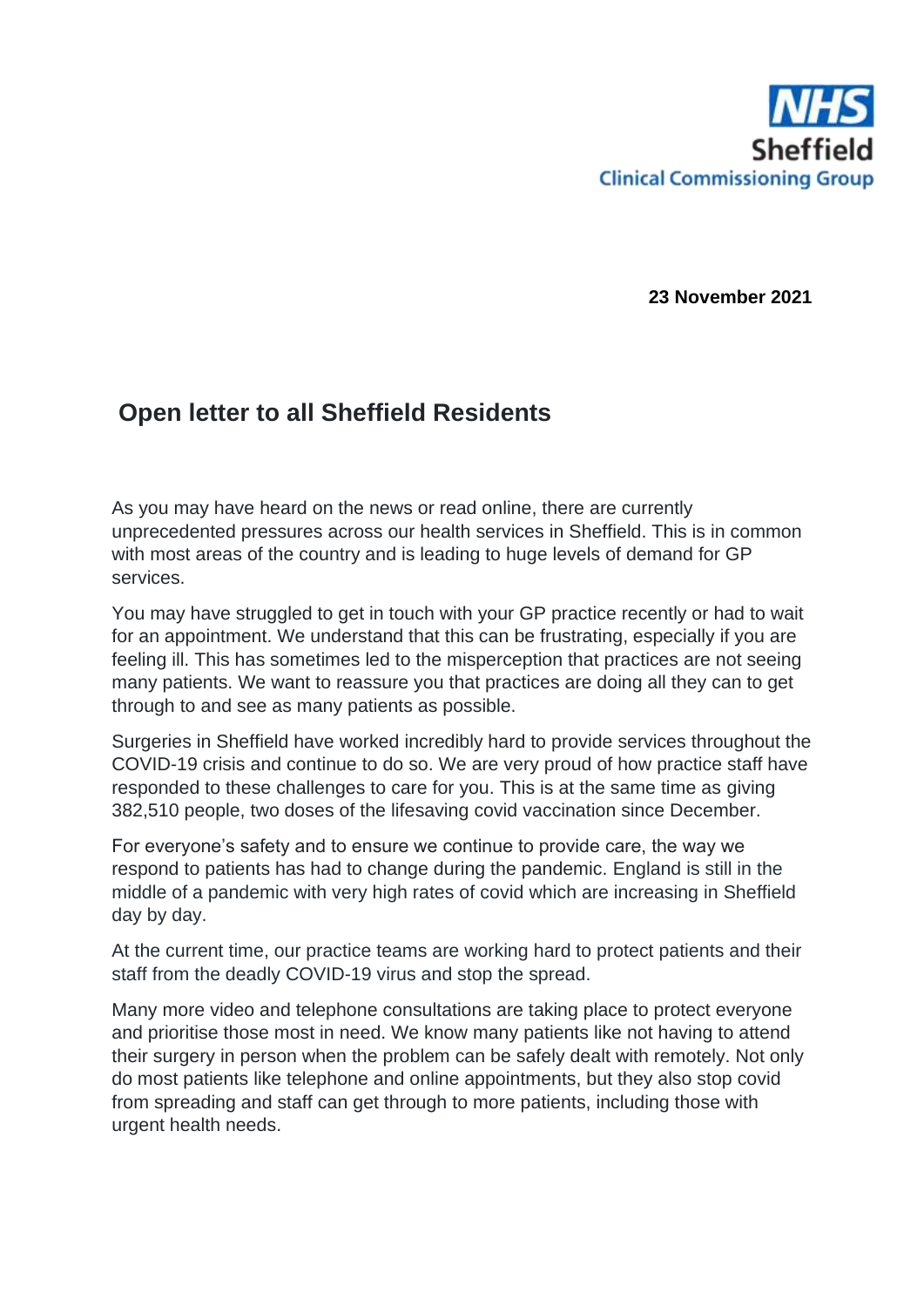For these reasons, we see fewer patients face-to-face, but if you are assessed as needing a face-to-face appointment or if you request one you will still have one although you may have to wait a bit longer in some cases.

We want everyone to understand that we're busy and what we're doing in Sheffield to improve access. We also need your support to help us and help yourselves.

## **What we're doing**

GP surgeries are working hard to cope with the additional demand which includes bringing in more staff in different professional roles to help. Extra funding and support are also being shared across South Yorkshire to make even more appointments available.

NHS Sheffield CCG has invested in more evening and weekend appointments at extended access hubs across the City and are investing more in technology to improve communication and efficiency.

The CCG are also offering support to individual practices who may be struggling with staffing shortages or other problems to help them to continue to provide services.

## **Help us to help you**

The public has given incredible support to the NHS during the pandemic but it's not over yet and we still need your help.

When you're unwell, A&E can seem like the quickest solution, but that's not always the case. Only go to A&E or call 999 in an emergency life threatening situation. If your issue isn't an emergency, there's are more appropriate services for you to choose from:

- GP Hubs, which are open outside of your usual GP opening times
- The Minor Injuries Unit
- The Walk-in Centre

A trip to the pharmacist can also get you the same high level of care, but more quickly. Your local pharmacist can help and advice on the best treatment, they can also help you decide whether you need to see a doctor.

If you need to see a GP when your practice is closed, you can access the GP out of hours service known as GP Hubs. There are a range of NHS urgent and routine healthcare services available on weekday evenings and at weekends through hubs across Sheffield that are open 365 days a year. You can book appointments for these services through your usual GP practice or by contacting NHS 111 when your GP practice is closed.